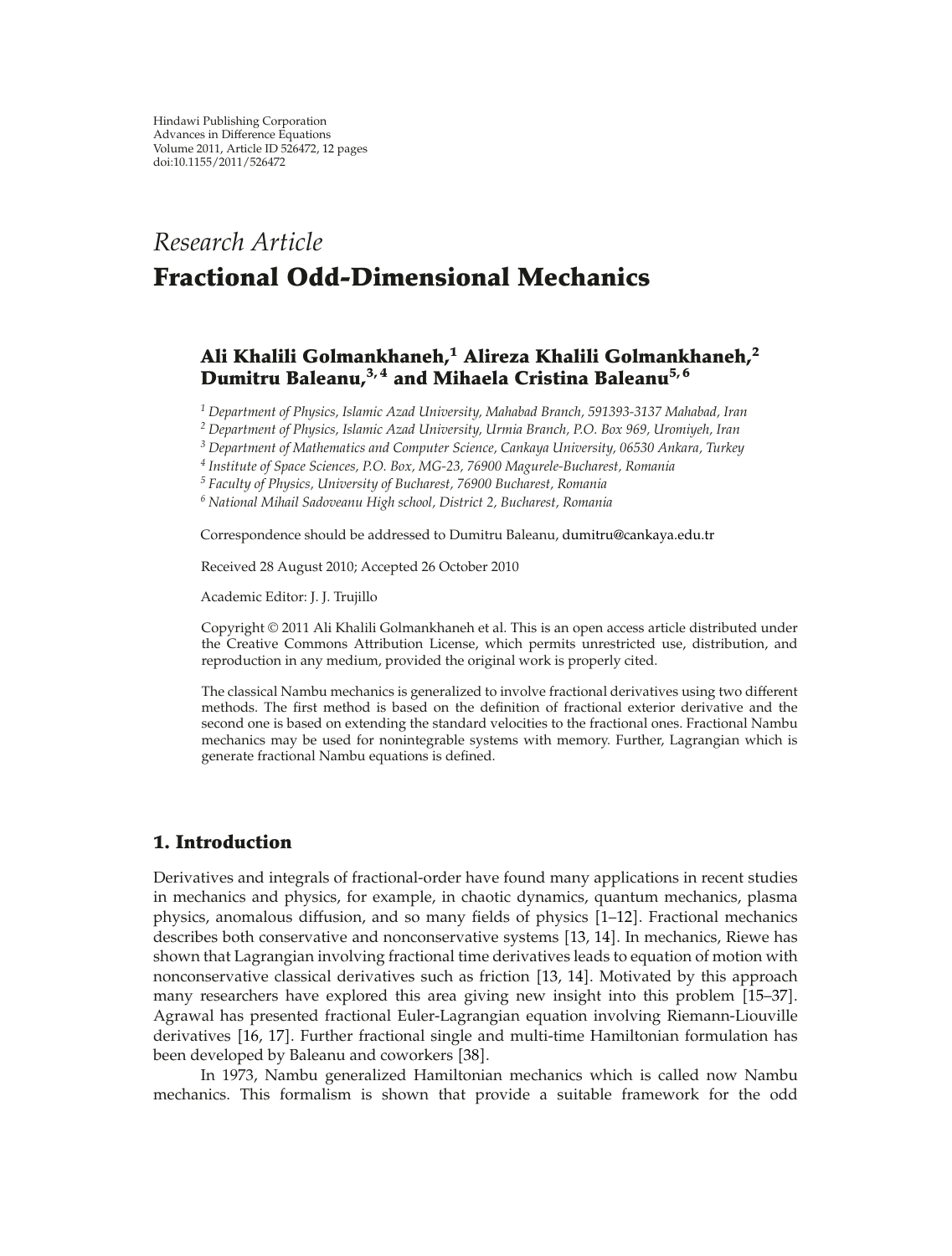dimensional phase space and nonintegrable systems 39–43. By this motivation the authors have fractionalized this formalism [21].

In this work two methods are introduced for fractionalizing of Nambu mechanics. The first method is based on the definition of fractional exterior derivative and fractional forms. The second methods is based on fractionalizing of classical velocity. The resulted equations using these methods may use for complex memorial systems.

This paper is organized as follows.

Section 2 is devoted to a brief review of the fractional derivative definitions and fractional forms. Section 3 contains the classical Nambu mechanics. Section 4 deals with fractionalizing Hamiltonian mechanics using fractional differential forms. Using two different methods in Section 5 the Nambu mechanics has been fractionalized. In Section 6 is defined a Lagrangian which its variation gives the fractional Hamiltonian equations. In Section 7 we present our conclusions.

### **2. Basic Tools**

The following subsections contain all mathematical tools used in this manuscript.

#### *2.1. Fractional Derivatives*

In this section it is briefly presented the definition of the left and the right fractional derivatives of Riemann-Liouville as well as Caputo [6, 7]. The left Riemann-Liouville fractional derivative is defined as

$$
{}_{a}D_{t}^{\alpha}f(t) = \frac{1}{\Gamma(n-\alpha)} \left(\frac{d}{dt}\right)^{n} \int_{a}^{t} \frac{f(\tau)}{(t-\tau)^{\alpha+1-n}} d\tau, \tag{2.1}
$$

and the right Riemann-Liouville fractional derivative,

$$
{}_{t}D_{b}^{\alpha}f(t) = \frac{1}{\Gamma(n-\alpha)} \left(-\frac{d}{dt}\right)^{n} \int_{t}^{b} \frac{f(\tau)}{(\tau-t)^{\alpha+1-n}} d\tau, \tag{2.2}
$$

where the order  $\alpha$  fulfills  $n - 1 \leq \alpha < n$  and  $\Gamma$  represent the gamma function. An alternative definition of Riemann-Liouville fractional derivative called Caputo derivative that introduced by Caputo in 1967. The left Caputo derivative defined as

$$
{}_{a}^{C}D_{t}^{\alpha}f(t) = \frac{1}{\Gamma(n-\alpha)} \int_{a}^{t} (t-\tau)^{n-\alpha-1} \left(\frac{d}{d\tau}\right)^{n} f(\tau) d\tau, \tag{2.3}
$$

and the right Caputo fractional derivative

$$
{}_{t}^{C}D_{b}^{\alpha}f(t) = \frac{1}{\Gamma(n-\alpha)} \int_{t}^{b} (\tau - t)^{n-\alpha-1} \left(-\frac{d}{d\tau}\right)^{n} f(\tau) d\tau, \tag{2.4}
$$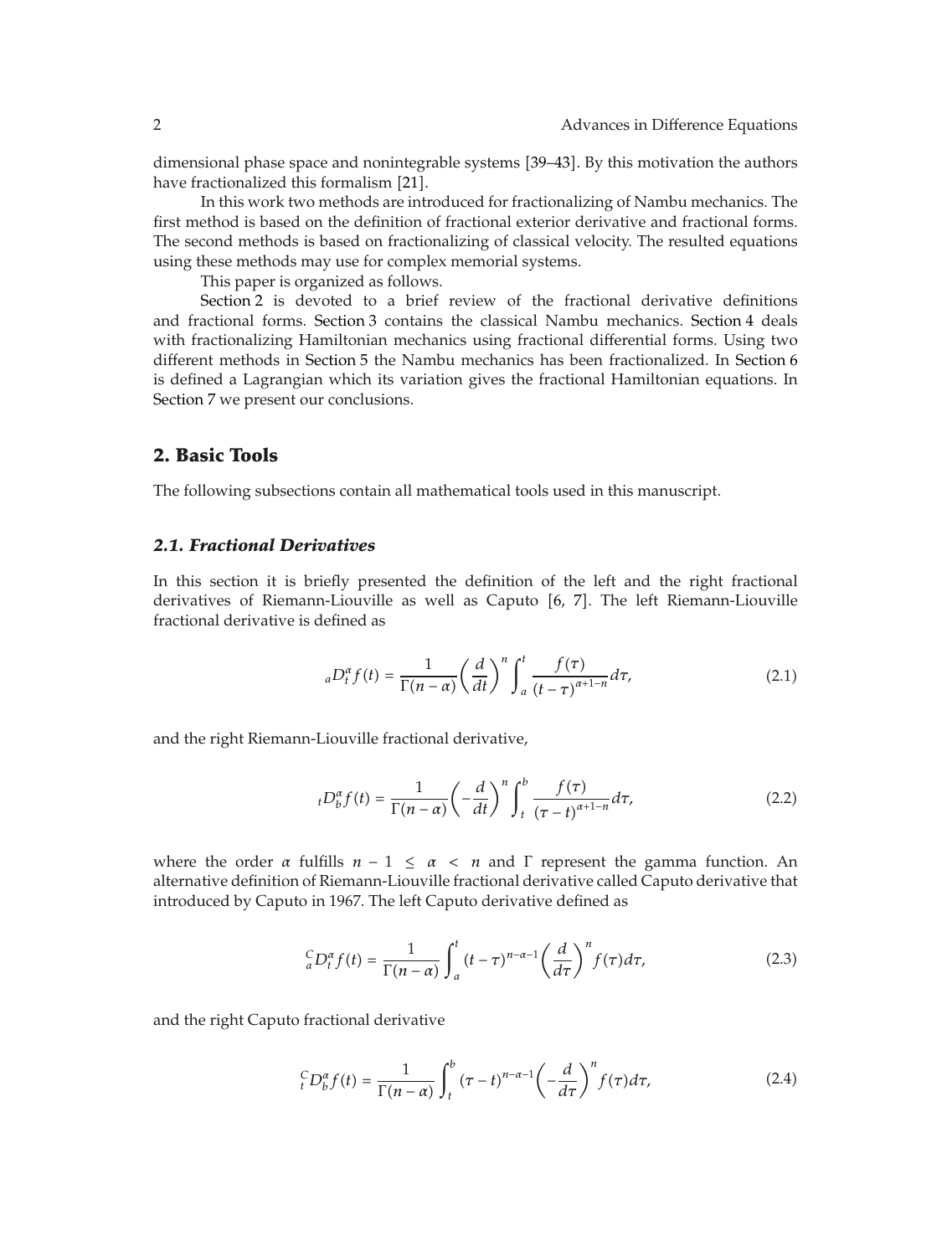where the order  $\alpha$  satisfies  $n - 1 \leq \alpha < n$ . The Riemann-Liouville derivative of constant isn't zero, but the Caputo derivative of a constant is zero.

#### *2.2. Fractional Forms*

The calculus of classical differential forms is a powerful tool in applied mathematics. There are so many books that give a clear introduction to this field [44]. In calculus when a new function appears in the scene, it is natural to ask what its derivative is. Similarly with form, it is reasonable to ask what its exterior derivative is. For example a 1-form, integer-order one, can be shown as follows:

$$
\omega = \sum_{i=1}^{n} a_i dx_i.
$$
 (2.5)

The classical exterior derivative is defined as

$$
d = dx_i \frac{\partial}{\partial x_i}.
$$
 (2.6)

In  $[45, 46]$  the author generalizes the definition of integer-order vector spaces form to fractional-order one, and denotes it by *Fν, m, n*. In this notation *ν* is the order of differential form, *m* the number of coordinate differential appearing in the basis elements, *n* the number of coordinates. For instance  $(2.5)$  is an element of  $F(1, 1, n)$ .

#### *The Definition of Fractional Exterior Derivative*

If the partial derivative in the definition of the classical exterior derivative, is replaced by the fractional-order, definition of fractional exterior derivative is obtained,

$$
d^{\nu} = \sum_{i=1}^{n} dx_{i}^{\nu} {}_{0}D_{x_{i}}^{\nu}, \qquad (2.7)
$$

where  $_0D_x^{\nu}$  is left fractional derivative. Let  $\sigma \in F(\nu, 1, n)$ ,

$$
\sigma = \sum_{i=1}^{n} \sigma_i dx_i^{\nu},\tag{2.8}
$$

and consider its fractional exterior derivative

$$
d^{\nu}\sigma = \sum_{i=1}^{n} d^{\nu} (\sigma_i dx_i^{\nu}).
$$
\n(2.9)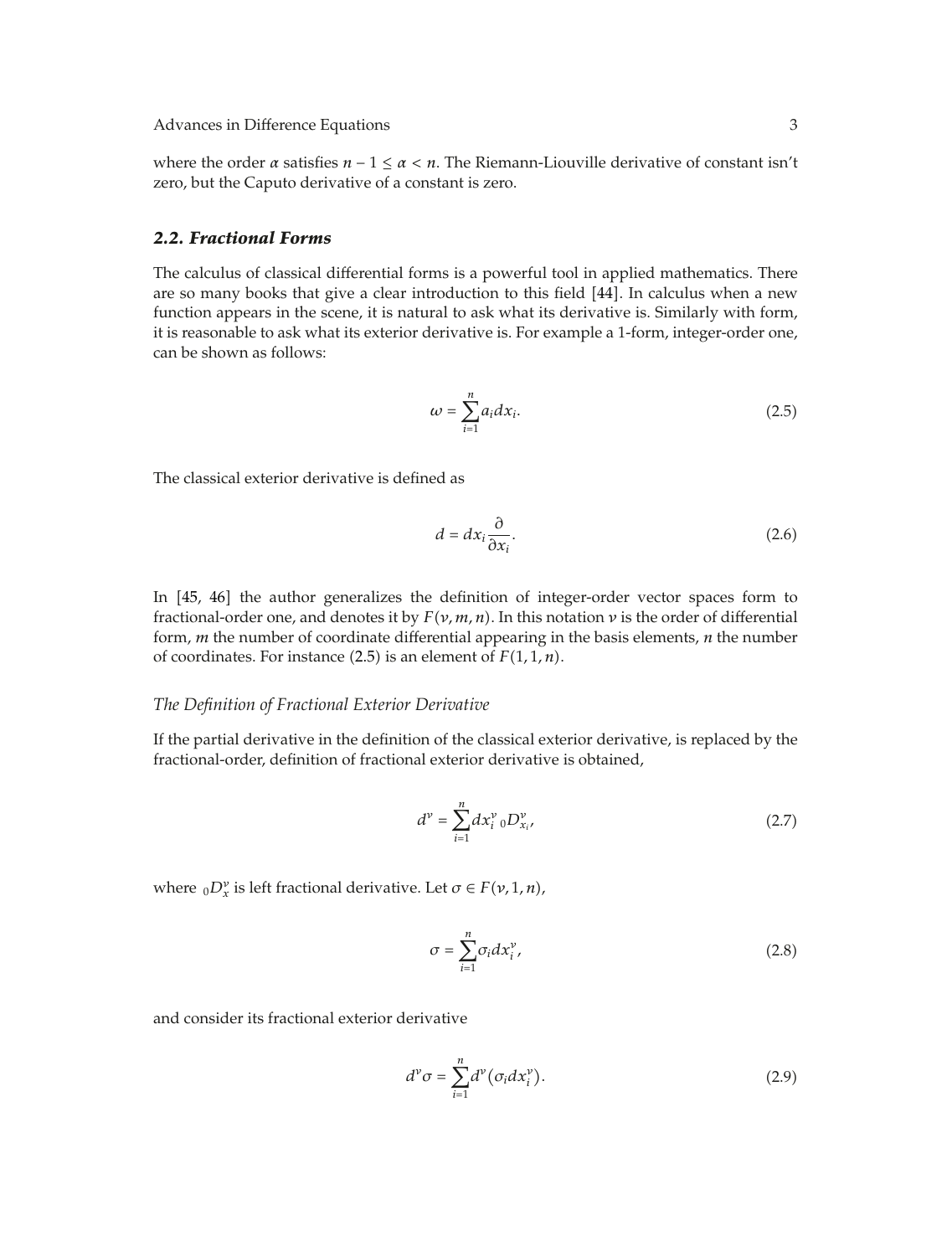Using the product rule of exterior fractional derivative,

$$
d^{\nu}\sigma = \sum_{i=1}^{n} \sum_{j=1}^{n} {}_{0}D_{x^{j}}^{\nu}\sigma_{i}dx_{j}^{\nu} \wedge dx_{i}^{\nu}.
$$
 (2.10)

If  $d^{\nu}\sigma = 0$ , then

$$
{}_{0}D_{x^{j}}^{\nu}\sigma_{i} - {}_{0}D_{x^{i}}^{\nu}\sigma_{j} = 0.
$$
 (2.11)

Note that in the following equations, the ∧ sign is omitted between the differential forms.

## **3. Nambu Mechanics**

Consider the Hamilton equations

$$
\dot{q} = \frac{\partial H}{\partial p},
$$
  
\n
$$
\dot{p} = -\frac{\partial H}{\partial p}.
$$
\n(3.1)

In another notation

$$
\dot{q} = \frac{\partial q}{\partial q} \frac{\partial H}{\partial p} - \frac{\partial H}{\partial q} \frac{\partial q}{\partial p} = \frac{\partial (q, H)}{\partial (q, p)},
$$
  
\n
$$
\dot{p} = \frac{\partial p}{\partial q} \frac{\partial H}{\partial p} - \frac{\partial H}{\partial q} \frac{\partial p}{\partial p} = \frac{\partial (p, H)}{\partial (q, p)}.
$$
\n(3.2)

Nambu generalized these equations to triplet *p, q, r* dynamical variables with two Hamiltonians  $H_1$ ,  $H_2$  as follows:

$$
\dot{q}=\left(\begin{array}{ccc} \dfrac{\partial q}{\partial q} & 0 & 0 \\ \\ \dfrac{\partial H_1}{\partial q} & \dfrac{\partial H_1}{\partial p} & \dfrac{\partial H_1}{\partial r} \\ \\ \dfrac{\partial H_2}{\partial q} & \dfrac{\partial H_2}{\partial p} & \dfrac{\partial H_2}{\partial r} \end{array}\right)=\dfrac{\partial \big(q,H_1,H_2\big)}{\partial \big(q,p,r\big)},
$$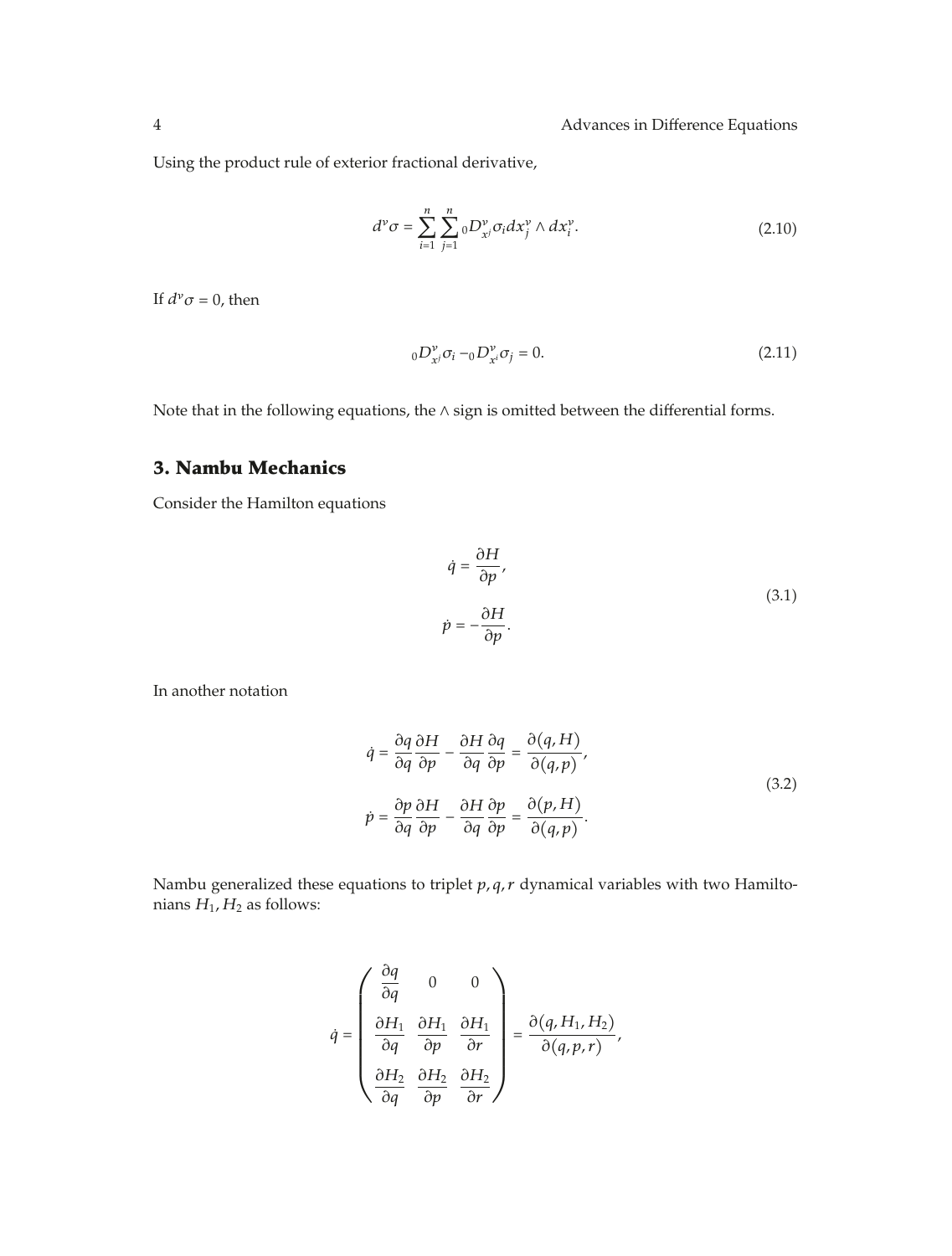$$
\dot{p} = \begin{pmatrix}\n0 & \frac{\partial p}{\partial p} & 0 \\
\frac{\partial H_1}{\partial q} & \frac{\partial H_1}{\partial p} & \frac{\partial H_1}{\partial r} \\
\frac{\partial H_2}{\partial q} & \frac{\partial H_2}{\partial p} & \frac{\partial H_2}{\partial r}\n\end{pmatrix} = \frac{\partial (q, H_1, H_2)}{\partial (q, p, r)},
$$
\n
$$
\dot{r} = \begin{pmatrix}\n0 & 0 & \frac{\partial r}{\partial r} \\
\frac{\partial H_1}{\partial q} & \frac{\partial H_1}{\partial p} & \frac{\partial H_1}{\partial r} \\
\frac{\partial H_2}{\partial q} & \frac{\partial H_2}{\partial p} & \frac{\partial H_2}{\partial r}\n\end{pmatrix} = \frac{\partial (q, H_1, H_2)}{\partial (q, p, r)}.
$$
\n(3.3)

Considering these equations in terms of differential from, take the following 1-form:

$$
\Omega^{(1)} = pdq - H(p,q)dt.
$$
\n(3.4)

The exterior derivative of  $\Omega^{(1)}$  is

$$
d\Omega^{(1)} = \left( dp + \frac{\partial H}{\partial q} dt \right) \wedge \left( dq - \frac{\partial H}{\partial p} dt \right). \tag{3.5}
$$

The Pfaffian equations is obtained, and then the Hamiltonian equations are resulted.

Now in terms of differential forms the Nambu mechanics is obtained using the following form:

$$
\Omega^{(2)} = qdp \wedge dr - H_1 dH_2 \wedge dt. \tag{3.6}
$$

The exterior derivative of this form is as follows:

$$
d\Omega^{(2)} = \left( dq - \frac{\partial (H_1, H_2)}{\partial (p, r)} dt \right) \wedge \left( dp - \frac{\partial (H_1, H_2)}{\partial (r, q)} dt \right) \wedge \left( dr - \frac{\partial (H_1, H_2)}{\partial (q, p)} dt \right) = \theta \wedge \rho \wedge \sigma,
$$
\n(3.7)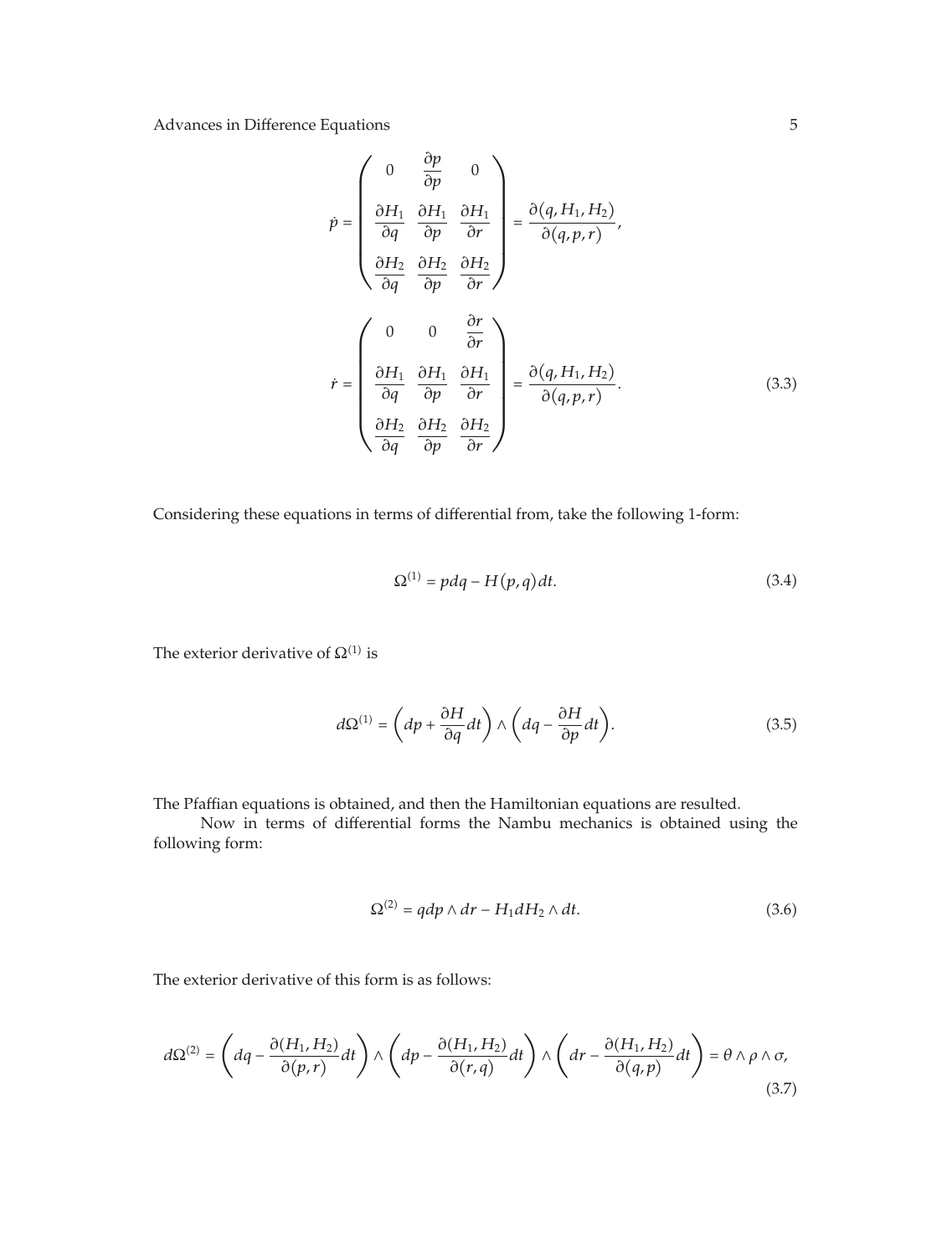where

$$
\theta = dq - \frac{\partial (H_1, H_2)}{\partial (p, r)} dt,
$$
  
\n
$$
\rho = dp - \frac{\partial (H_1, H_2)}{\partial (r, q)} dt,
$$
  
\n
$$
\theta = dr - \frac{\partial (H_1, H_2)}{\partial (q, p)} dt.
$$
\n(3.8)

Now the Paffian equations. Equating them with zero we lead to Nambu mechanics equations.

# **4. Fractional Hamilton's Equations**

The fractional generalization of (3.4) can be defined by

$$
\Omega_{\alpha}^{(1)} = p\left(dq\right)^{\alpha} - H\left(p,q\right)\left(dt\right)^{\alpha}.\tag{4.1}
$$

The fractional exterior derivative of this form is as follows:

$$
d^{\alpha}\left(\Omega_{\alpha}^{(1)}\right) = d^{\alpha}(p) \wedge \left(dq\right)^{\alpha} - d^{\alpha}H(p,q) \wedge \left(dt\right)^{\alpha}.
$$
 (4.2)

Taking

$$
d^{\alpha}p = \frac{p^{1-\alpha}}{\Gamma(2-\alpha)} (dp)^{\alpha},
$$
  

$$
d^{\alpha}H = \frac{\partial^{\alpha}H}{\partial p^{\alpha}} (dp)^{\alpha} + \frac{\partial^{\alpha}H}{\partial q^{\alpha}} (dq)^{\alpha},
$$
(4.3)

we have

$$
d^{\alpha}\left(\Omega_{\alpha}^{(1)}\right) = \frac{p^{\alpha-1}}{\Gamma(2-\alpha)}\left(dp\right)^{\alpha} \wedge \left(dq\right)^{\alpha} - \frac{\partial^{\alpha}H}{\partial p^{\alpha}}\left(dp\right)^{\alpha} \wedge \left(dt\right)^{\alpha} + \frac{\partial^{\alpha}H}{\partial q^{\alpha}}\left(dq\right)^{\alpha} \wedge \left(dt\right)^{\alpha},
$$
\n
$$
= \left(\frac{p^{1-\alpha}}{\Gamma(2-\alpha)}\left(dp\right)^{\alpha} - \frac{\partial^{\alpha}H}{\partial q^{\alpha}}\left(dt\right)^{\alpha}\right) \wedge \left((dq)^{\alpha} - \frac{\Gamma(2-\alpha)}{p^{1-\alpha}}\frac{\partial^{\alpha}H}{\partial p^{\alpha}}\left(dt\right)^{\alpha}\right).
$$
\n(4.4)

The fractional Pfaffian equations are as follows:

$$
\theta_{\alpha} = \frac{p^{1-\alpha}}{\Gamma(2-\alpha)} (dp)^{\alpha} - \frac{\partial^{\alpha} H}{\partial q^{\alpha}} (dt)^{\alpha},
$$
  
\n
$$
\rho_{\alpha} = (dp)^{\alpha} - \frac{\Gamma(2-\alpha)}{p^{1-\alpha}} \frac{\partial^{\alpha} H}{\partial p^{\alpha}} (dt)^{\alpha}.
$$
\n(4.5)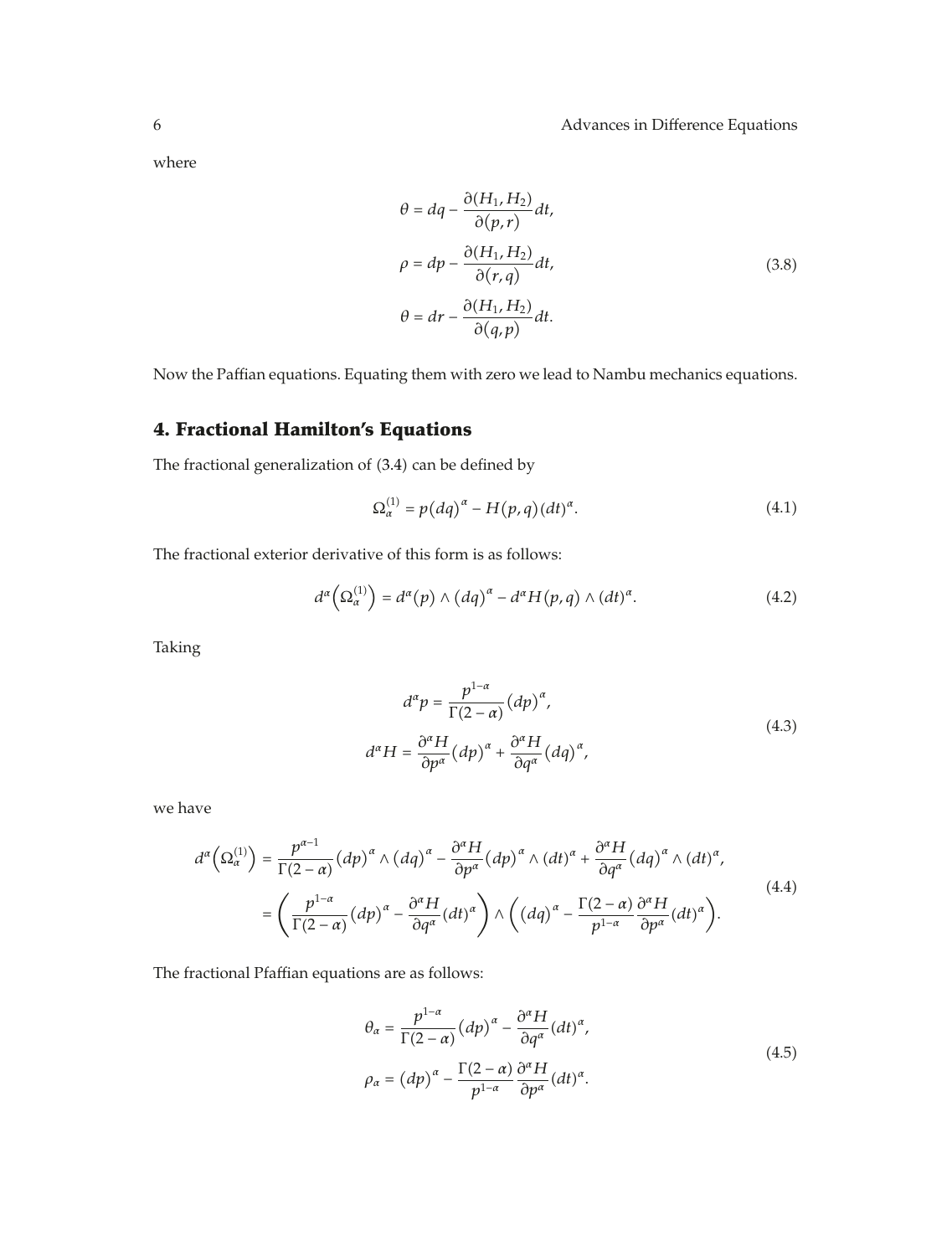The fractional Hamiltonian equations is resulted

$$
\frac{p^{1-\alpha}}{\Gamma(2-\alpha)}(dp)^{\alpha} = \frac{\partial^{\alpha}H}{\partial q^{\alpha}}(dt)^{\alpha},
$$
  

$$
(dq)^{\alpha} = \frac{\Gamma(2-\alpha)}{p^{1-\alpha}}\frac{\partial^{\alpha}H}{\partial p^{\alpha}}(dt)^{\alpha}.
$$
 (4.6)

## **5. Fractional Nambu Mechanics**

*Method 1.* In this part, we present the fractional Nambu mechanic based on fractional generalization of the form  $(3.6)$ . As a result, we obtain

$$
\Omega_{\alpha}^{(2)} = q (dp)^{\alpha} \wedge (dr)^{\alpha} - H_1 (d^{\alpha} H_2 - (dt)^{\alpha}). \tag{5.1}
$$

Taking

$$
d^{\alpha} = \frac{\partial^{\alpha}}{\partial p^{\alpha}} (dp)^{\alpha} + \frac{\partial^{\alpha}}{\partial q^{\alpha}} (dq)^{\alpha},
$$
  

$$
\frac{\partial^{\alpha} q}{\partial q^{\alpha}} = \frac{q^{1-\alpha}}{\Gamma(2-\alpha)},
$$
\n(5.2)

the exterior of this form is

$$
d^{\alpha}\Omega_{\alpha}^{(2)} = \left(\frac{q^{1-\alpha}}{\Gamma(2-\alpha)}(dq)^{\alpha} - \frac{\partial^{\alpha}(H_{1}, H_{2})}{\partial^{\alpha}(p, r)}(dt)^{\alpha}\right) \wedge \left((dp)^{\alpha} - \frac{\Gamma(2-\alpha)}{q^{1-\alpha}}\frac{\partial^{\alpha}(H_{1}, H_{2})}{\partial^{\alpha}(q, r)}(dt)^{\alpha}\right)
$$

$$
\wedge \left((dr)^{\alpha} - \frac{\Gamma(2-\alpha)}{q^{1-\alpha}}\frac{\partial^{\alpha}(H_{1}, H_{2})}{\partial^{\alpha}(q, p)}(dt)^{\alpha}\right).
$$
(5.3)

We lead to Pfaffian equations

$$
\frac{q^{1-\alpha}}{\Gamma(2-\alpha)}(dq)^{\alpha} - \frac{\partial^{\alpha}(H_1, H_2)}{\partial^{\alpha}(p, r)}(dt)^{\alpha} = 0,
$$
  
\n
$$
(dp)^{\alpha} - \frac{\Gamma(2-\alpha)}{q^{1-\alpha}} \frac{\partial^{\alpha}(H_1, H_2)}{\partial^{\alpha}(q, r)}(dt)^{\alpha} = 0,
$$
  
\n
$$
(dr)^{\alpha} - \frac{\Gamma(2-\alpha)}{q^{1-\alpha}} \frac{\partial^{\alpha}(H_1, H_2)}{\partial^{\alpha}(q, p)}(dt)^{\alpha} = 0.
$$
\n(5.4)

It can be generalized as follows:

$$
\Omega_{\alpha}^{(n-1)} = x_1 (dx_2)^{\alpha} \wedge \cdots \wedge (dx_n)^{\alpha} - H_1 d^{\alpha} H_2 \wedge \cdots \wedge d^{\alpha} H_{n-1} \wedge (dt)^{\alpha}.
$$
 (5.5)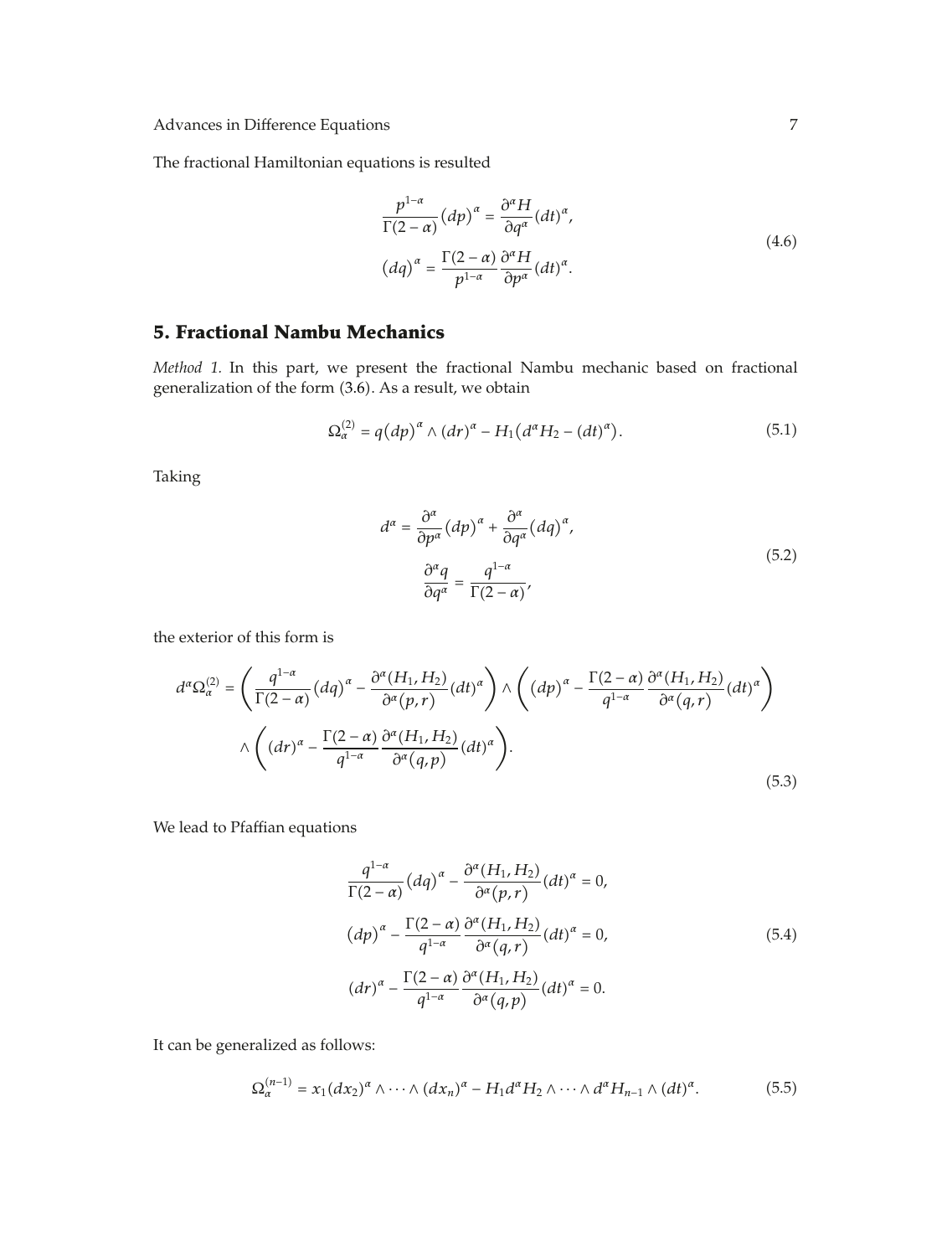*Method 2.* In this part we present the fractional Nambu mechanics based on two Lagrangian formulation. In simple fractional Hamiltonian equations we have

$$
{}_{a}D_{t}^{\alpha}q = \frac{\partial H}{\partial p} = \frac{\partial (q, H)}{\partial (q, p)},
$$
  

$$
-{}_{t}D_{b}^{\alpha}p = \frac{\partial H}{\partial q} = \frac{\partial (p, H)}{\partial (q, p)}.
$$
 (5.6)

If we generalize these equations to Nambu fractional:

$$
{}_{a}D_{t}^{\alpha}q = \frac{\partial(q, H_{1}, H_{2})}{\partial(q, p, r)} = \begin{pmatrix} \frac{\partial q}{\partial q} & 0 & 0 \\ \frac{\partial H_{1}}{\partial q} & \frac{\partial H_{1}}{\partial p} & \frac{\partial H_{1}}{\partial r} \\ \frac{\partial H_{2}}{\partial q} & \frac{\partial H_{2}}{\partial p} & \frac{\partial H_{2}}{\partial r} \end{pmatrix} = \frac{\partial H_{1}}{\partial p} \frac{\partial H_{2}}{\partial r} - \frac{\partial H_{2}}{\partial r} \frac{\partial H_{1}}{\partial p},
$$
\n
$$
-{}_{t}D_{b}^{\alpha}p = \frac{\partial(p, H_{1}, H_{2})}{\partial(q, p, r)},
$$
\n
$$
-{}_{t}D_{b}^{\alpha}r = \frac{\partial(r, H_{1}, H_{2})}{\partial(q, p, r)}.
$$
\n(5.7)

In classical mechanics only variable, *q*, is considered as a configuration variables and variables, p, r are first and second canonical variables, respectively. Suppose that it could be existed as many Lagrangian as the number of Hamiltonian. In the simplest case suppose that  $L_1(q, aP_t^{\alpha}q)$  and  $L_2(q, aP_t^{\alpha}q)$ 

$$
\delta \int L_1(q, {}_aD_t^{\alpha}q)dt,
$$
  
\n
$$
\delta \int L_2(q, {}_aD_t^{\alpha}q)dt.
$$
\n(5.8)

Then the Fractional Euler-Lagrangian equations are

$$
\frac{\partial L_1}{\partial q} + {}_t D_b^{\alpha} \frac{\partial L_1}{\partial a D_t^{\alpha} q} = 0,
$$
  

$$
\frac{\partial L_2}{\partial q} + {}_t D_b^{\alpha} \frac{\partial L_2}{\partial a D_t^{\alpha} q} = 0.
$$
 (5.9)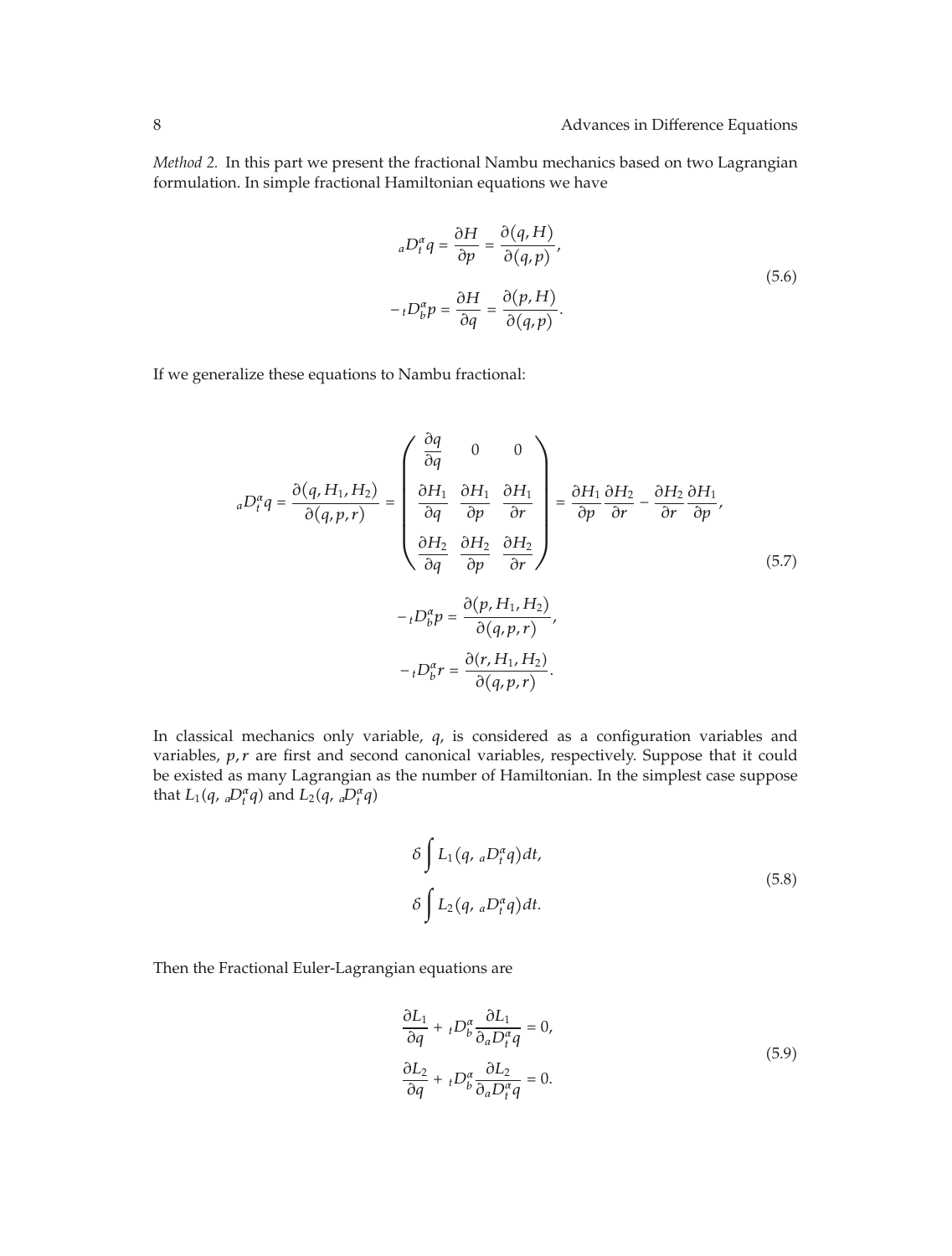Next are defined the first and second canonical momentum *p, r*

$$
p = \frac{\partial L_1}{\partial_a D_i^{\alpha} q'}
$$
  

$$
r = \frac{\partial L_2}{\partial_a D_i^{\alpha} q'}
$$
 (5.10)

and then the fractional Euler-Lagrange equations are

$$
{}_{t}D_{b}^{\alpha}p = \frac{\partial L_{1}}{\partial q},
$$
  

$$
{}_{t}D_{b}^{\alpha}r = \frac{\partial L_{2}}{\partial q}.
$$
\n(5.11)

Now we define two Hamiltonians  $H_1$  and  $H_2$  as follows:

$$
\frac{1}{aD_t^{\alpha}q}d\left[p_aD_t^{\alpha}q - L_1\right] \wedge d\left[r_aD_t^{\alpha}q - L_2\right] = dH_1 \wedge dH_2. \tag{5.12}
$$

Therefore we obtain

$$
{}_{a}D_{t}^{\alpha}qdp\wedge dr + {}_{t}D_{b}^{\alpha}pdr\wedge dq + {}_{t}D_{b}^{\alpha}rdq\wedge dp = dH_{1}\wedge dH_{2}.
$$
 (5.13)

By expanding the right hand and by comparing the coefficients of form we lead to fractional Nambu mechanic equations.

This result can be generalized to the *n*-dimensional case, namely  $L_1(q, aD_t^{\alpha}q)$ , *...,L<sub>n−1</sub>*(*q, <sub>a</sub>D<sup>α</sup><sub>t</sub></sub>q*). As before we calculate the momenta *p*<sub>1</sub> =  $∂L_1/∂_aD_t^αq, . . . , p_n = ∂L(n − n)$  $1$ / $\partial_a D_t^{\alpha} q$ , and so on

$$
dH_1 \wedge \cdots dH_{n-1} = \frac{1}{(aD_t^{\alpha}q)^{n-2}} d(p_{1a}D_t^{\alpha}q - L_1) \wedge \cdots d(p_{n-1a}D_t^{\alpha}q - L_{n-1}).
$$
 (5.14)

# **6. A Fractional Lagrangian Formulation**

Let us assumed that the functions  $q(t',t), p(t',t), r(t',t)$  are of two variable  $t, t'$ . Then the corresponding Lagrangian is given by the following form:

$$
L = \int \left[ q \left( t D_b^{\alpha} p \frac{\partial r}{\partial t'} - \frac{\partial p}{\partial t'} t D_b^{\alpha} r \right) - H_1 \left( \frac{\partial H_2}{\partial q} \frac{\partial q}{\partial t'} + \frac{\partial H_2}{\partial p} \frac{\partial p}{\partial t'} + \frac{\partial H_2}{\partial r} \frac{\partial r}{\partial t'} \right) \right] dt'.
$$
 (6.1)

Imposing

$$
\delta S = 0,\tag{6.2}
$$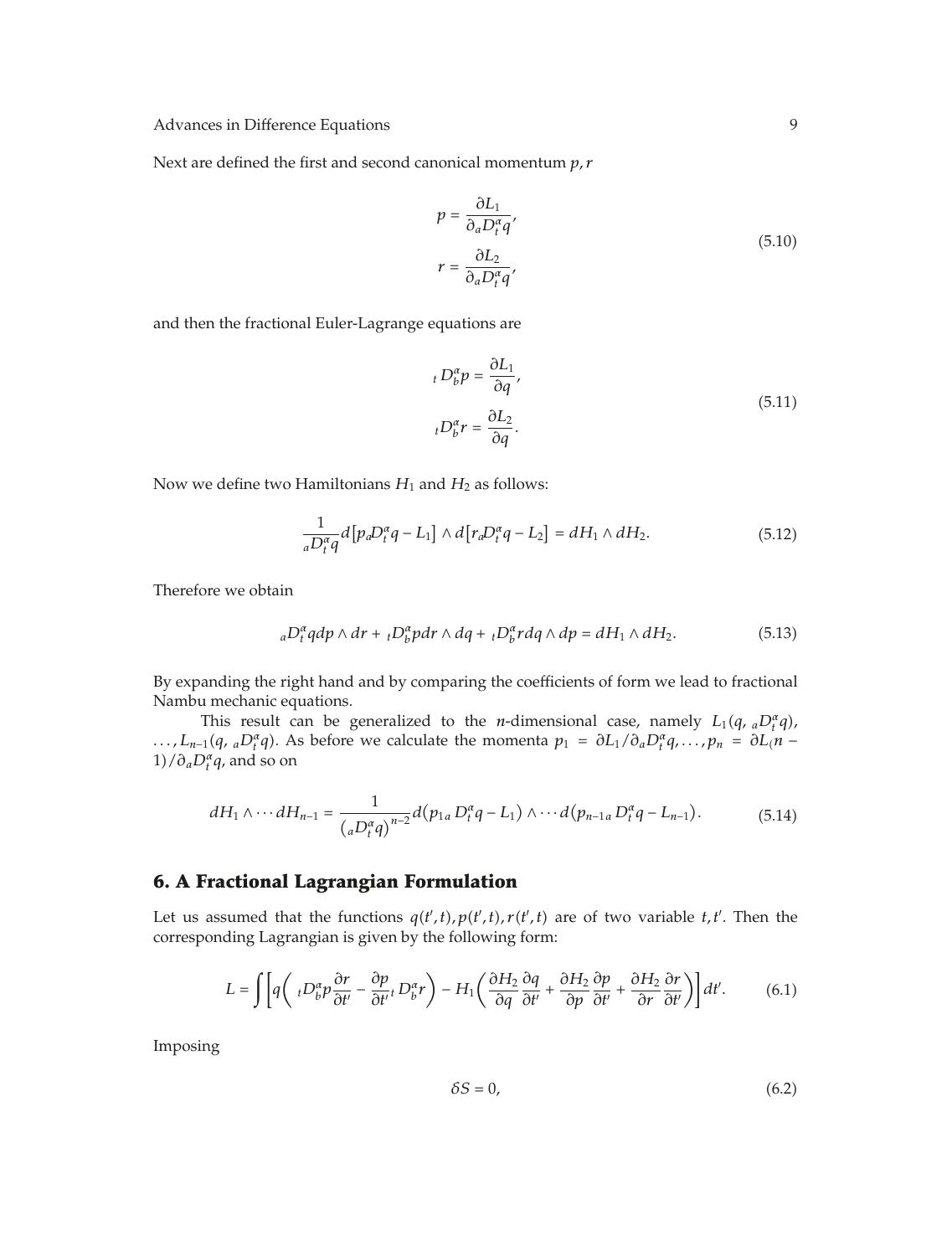we obtain

$$
\delta S = \iint \left[ \delta q \left( \iota D_b^{\alpha} p \frac{\partial r}{\partial t'} - \frac{\partial p}{\partial t'} \iota D_b^{\alpha} r \right) - \delta H_1 \left( \frac{\partial H_2}{\partial q} \frac{\partial q}{\partial t'} + \frac{\partial H_2}{\partial p} \frac{\partial p}{\partial t'} + \frac{\partial H_2}{\partial r} \frac{\partial r}{\partial t'} \right) - H_1 \delta \left( \frac{\partial H_2}{\partial q} \frac{\partial q}{\partial t'} + \frac{\partial H_2}{\partial p} \frac{\partial p}{\partial t'} + \frac{\partial H_2}{\partial r} \frac{\partial r}{\partial t'} \right) \right] dt' dt,
$$
\n(6.3)

or

$$
\delta S = \iint \left[ \delta q \left( -\frac{\partial p}{\partial t'} \, t \, D_b^{\alpha} r + \, t D_b^{\alpha} p \frac{\partial r}{\partial t'} \right) - \frac{\partial H_1}{\partial q} \delta q \left( \frac{\partial H_2}{\partial q} \frac{\partial q}{\partial t'} + \frac{\partial H_2}{\partial p} \frac{\partial p}{\partial t'} + \frac{\partial H_2}{\partial r} \frac{\partial r}{\partial t'} \right) - H_1 \left( \frac{\partial^2 H_2}{\partial q^2} \delta q \frac{\partial q}{\partial t'} + \frac{\partial H_2}{\partial q} \frac{\partial}{\partial t'} \delta q + \frac{\partial^2 H_2}{\partial p \partial q} \frac{\partial p}{\partial t'} \delta q + \frac{\partial^2 H_2}{\partial r \partial q} \frac{\partial r}{\partial t'} \delta q \right) \right] dt' dt.
$$
\n
$$
(6.4)
$$

After some calculations, we obtain

$$
\delta S = \iiint \left\{ \left[ \left( {}_{t}D_{b}^{\alpha}r - \frac{\partial(H_{1}, H_{2})}{\partial(q, p)} \right) \frac{\partial p}{\partial t'} - \left( {}_{t}D_{b}^{\alpha}p - \frac{\partial(H_{1}, H_{2})}{\partial(r, q)} \right) \frac{\partial r}{\partial t'} \right] \delta q \right. \\ \left. + \left[ \left( {}_{a}D_{t}^{\alpha}q - \frac{\partial(H_{1}, H_{2})}{\partial(p, r)} \right) \frac{\partial r}{\partial t'} - \left( {}_{t}D_{b}^{\alpha}r - \frac{\partial(H_{1}, H_{2})}{\partial(q, p)} \right) \frac{\partial q}{\partial t'} \right] \delta p \right. \\ \left. + \left[ \left( {}_{t}D_{b}^{\alpha}p - \frac{\partial(H_{1}, H_{2})}{\partial(r, q)} \right) \frac{\partial q}{\partial t'} - \left( {}_{a}D_{t}^{\alpha}q - \frac{\partial(H_{1}, H_{2})}{\partial(p, r)} \right) \frac{\partial p}{\partial t'} \right] \delta r \right\} dt'dt. \tag{6.5}
$$

We conclude that if (5.7) is satisfied, then  $\delta S = 0$  for arbitrary variations of  $\delta q$ ,  $\delta p$  and  $\delta r$ .

## **7. Conclusions**

In this paper, we defined new equations corresponding to the complex systems described by the Nambu mechanics within the languages of the fractional differential forms. It is shown that variation of the corresponding new action using fractional Lagrangian gives fractional Nambu equations. The equivalent methods presented in this manuscript can be applied to investigate the dynamics of the complex nonintegrable systems with memory. The classical results are obtained in the limiting case  $\alpha \rightarrow 1$ .

#### **References**

- 1 J. Sabatier, O. P. Agrawal, and J. A. Tenreiro Machado, *Advance in Fractional Calculus: Theoretical Developments and Applications in Physics and Engineering*, Springer, Dordrecht, The Netherlands, 2007.
- 2 D. Baleanu, B. Guvenc Ziya, and M. J. A. Tenreiro, *New Trends in Nanotechnology and Fractional Calculus Applications*, Springer, Dordrecht, The Netherlands, 2009.
- 3 R. Hilfer, *Applications of Fractional Calculus in Physics*, World Scientific, Singapore, 2000.
- 4 R. Gorenflo and F. Mainardi, *Fractional Calculus: Integral and Differential Equations of Fractional Orders, Fractals and Fractional Calculus in Continuum Mechanics*, Springer, New York, NY, USA, 1997.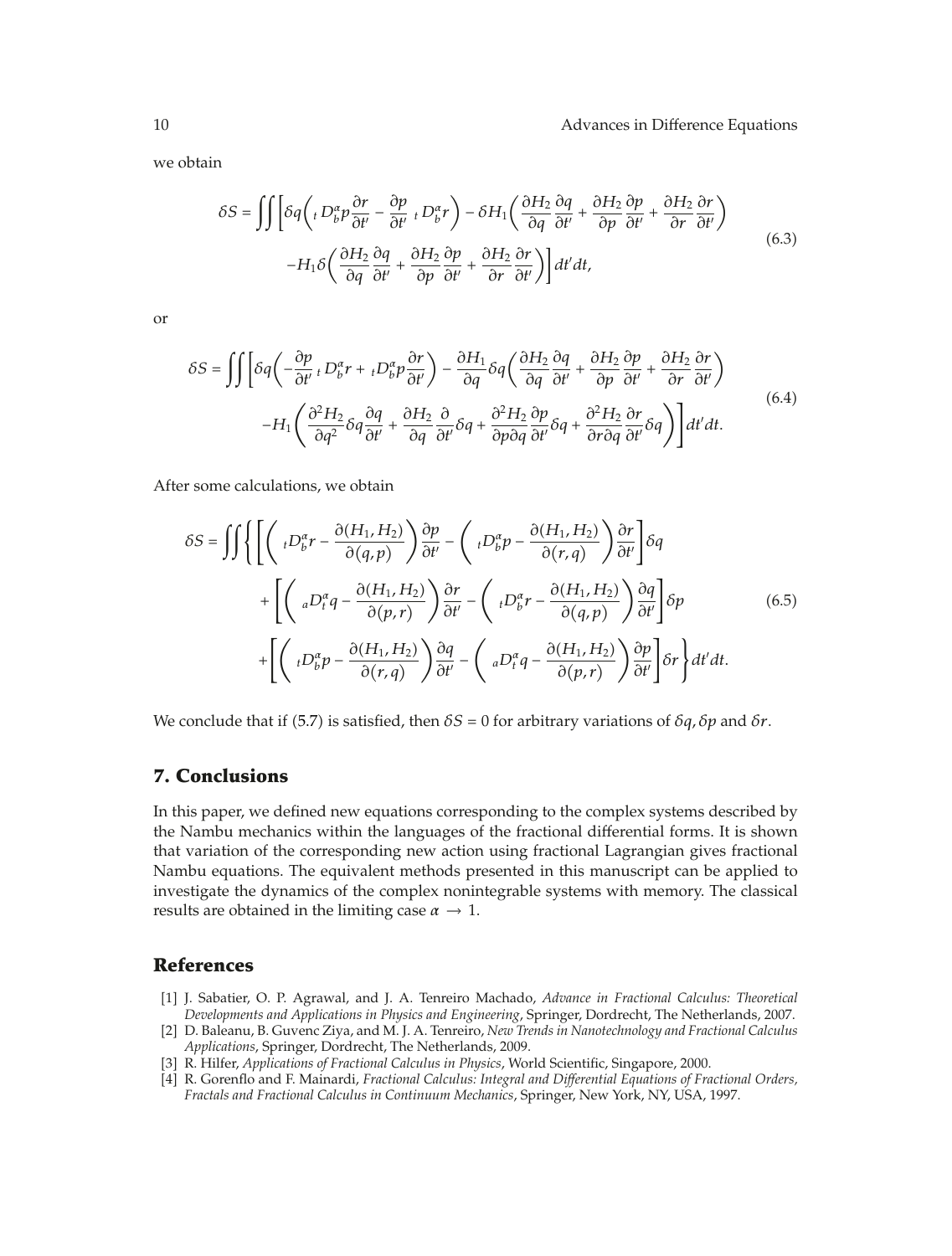- 5 A. A. Kilbas, H. M. Srivastava, and J. J. Trujillo, *Theory and Applications of Fractional Differential Equations*, vol. 204 of *North-Holland Mathematics Studies*, Elsevier, Amsterdam, The Netherlands, 2006.
- 6 K. B. Oldham and J. Spanier, *The Fractional Calculus*, Academic Press, New York, NY, USA, 1974.
- 7 K. S. Miller and B. Ross, *An Introduction to the Fractional Integrals and Derivatives-Theory and Application*, A Wiley-Interscience Publication, John Wiley & Sons, New York, NY, USA, 1993.
- 8 I. Podlubny, *Fractional Differential Equations*, vol. 198 of *Mathematics in Science and Engineering*, Academic Press, San Diego, Calif, USA, 1999.
- 9 R. L. Magin, *Fractional Calculus in Bioengineering*, Begell House, Connecticut, Mass, USA, 2006.
- 10 S. G. Samko, A. A. Kilbas, and O. I. Marichev, *Fractional Integrals and Derivatives*, Gordon and Breach, New York, NY, USA, 1993.
- 11 B. J. West, M. Bologna, and P. Grigolini, *Physics of Fractal Operators*, Institute for Nonlinear Science, Springer, New York, NY, USA, 2003.
- 12 G. M. Zaslavsky, *Hamiltonian Chaos and Fractional Dynamics*, Oxford University Press, Oxford, UK, 2005.
- 13 F. Riewe, "Nonconservative Lagrangian and Hamiltonian mechanics," *Physical Review E*, vol. 53, no. 2, pp. 1890–1899, 1996.
- 14 F. Riewe, "Mechanics with fractional derivatives," *Physical Review E*, vol. 55, no. 3, pp. 3581–3592, 1997.
- [15] A. K. Golmankhaneh, A. K. Golmankhaneh, D. Baleanu, and M. C. Baleanu, "Hamiltonian structure of fractional first order Lagrangian," *International Journal of Theoretical Physics*, vol. 49, no. 2, pp. 365– 375, 2010.
- 16 O. P. Agrawal, "Formulation of Euler-Lagrange equations for fractional variational problems," *Journal of Mathematical Analysis and Applications*, vol. 272, no. 1, pp. 368–379, 2002.
- 17 O. P. Agrawal, "Fractional variational calculus and the transversality conditions," *Journal of Physics A*, vol. 39, no. 33, pp. 10375–10384, 2006.
- 18 D. Baleanu and S. I. Muslih, "Lagrangian formulation of classical fields within Riemann-Liouville fractional derivatives," *Physica Scripta*, vol. 72, no. 2-3, pp. 119–121, 2005.
- 19 D. Baleanu and O. P. Agrawal, "Fractional Hamilton formalism within Caputo's derivative," *Czechoslovak Journal of Physics*, vol. 56, no. 10-11, pp. 1087–1092, 2006.
- [20] D. Baleanu, S. I. Muslih, and K. Taş, "Fractional Hamiltonian analysis of higher order derivatives systems," *Journal of Mathematical Physics*, vol. 47, no. 10, Article ID 103503, p. 8, 2006.
- 21 D. Baleanu, A. K. Golmankhaneh, and A. K. Golmankhaneh, "Fractional Nambu mechanics," *International Journal of Theoretical Physics*, vol. 48, no. 4, pp. 1044–1052, 2009.
- 22 G. S. F. Frederico and D. F. M. Torres, "A formulation of Noether's theorem for fractional problems of the calculus of variations," *Journal of Mathematical Analysis and Applications*, vol. 334, no. 2, pp. 834–846, 2007.
- 23 A. K. Golmankhaneh, "Fractional poisson bracket," *Turkish Journal of Physics*, vol. 32, no. 5, pp. 241– 250, 2008.
- 24 M. Klimek, "Fractional sequential mechanics—models with symmetric fractional derivative," *Czechoslovak Journal of Physics*, vol. 51, no. 12, pp. 1348–1354, 2001.
- 25 M. Klimek, "Lagrangean and Hamiltonian fractional sequential mechanics," *Czechoslovak Journal of Physics*, vol. 52, no. 11, pp. 1247–1253, 2002.
- 26 N. Laskin, "Fractional quantum mechanics," *Physical Review E*, vol. 62, no. 3 A, pp. 3135–3145, 2000.
- [27] N. Laskin, "Fractional Schrödinger equation," *Physical Review E*, vol. 66, no. 5, Article ID 056108, 7 pages, 2002.
- 28 S. I. Muslih and D. Baleanu, "Hamiltonian formulation of systems with linear velocities within Riemann-Liouville fractional derivatives," *Journal of Mathematical Analysis and Applications*, vol. 304, no. 2, pp. 599–606, 2005.
- 29 E. M. Rabei, K. I. Nawafleh, R. S. Hijjawi, S. I. Muslih, and D. Baleanu, "The Hamilton formalism with fractional derivatives," *Journal of Mathematical Analysis and Applications*, vol. 327, no. 2, pp. 891–897, 2007.
- 30 E. M. Rabei, D. M. Tarawneh, S. I. Muslih, and D. Baleanu, "Heisenberg's equations of motion with fractional derivatives," *Journal of Vibration and Control*, vol. 13, no. 9-10, pp. 1239–1247, 2007.
- 31 E. M. Rabei, I. Almayteh, S. I. Muslih, and D. Baleanu, "Hamilton-Jacobi formulation of systems within Caputo's fractional derivative," *Physica Scripta*, vol. 77, no. 1, Article ID 015101, 2008.
- [32] V. E. Tarasov, "Fractional variations for dynamical systems: Hamilton and Lagrange approaches," *Journal of Physics A*, vol. 39, no. 26, pp. 8409–8425, 2006.